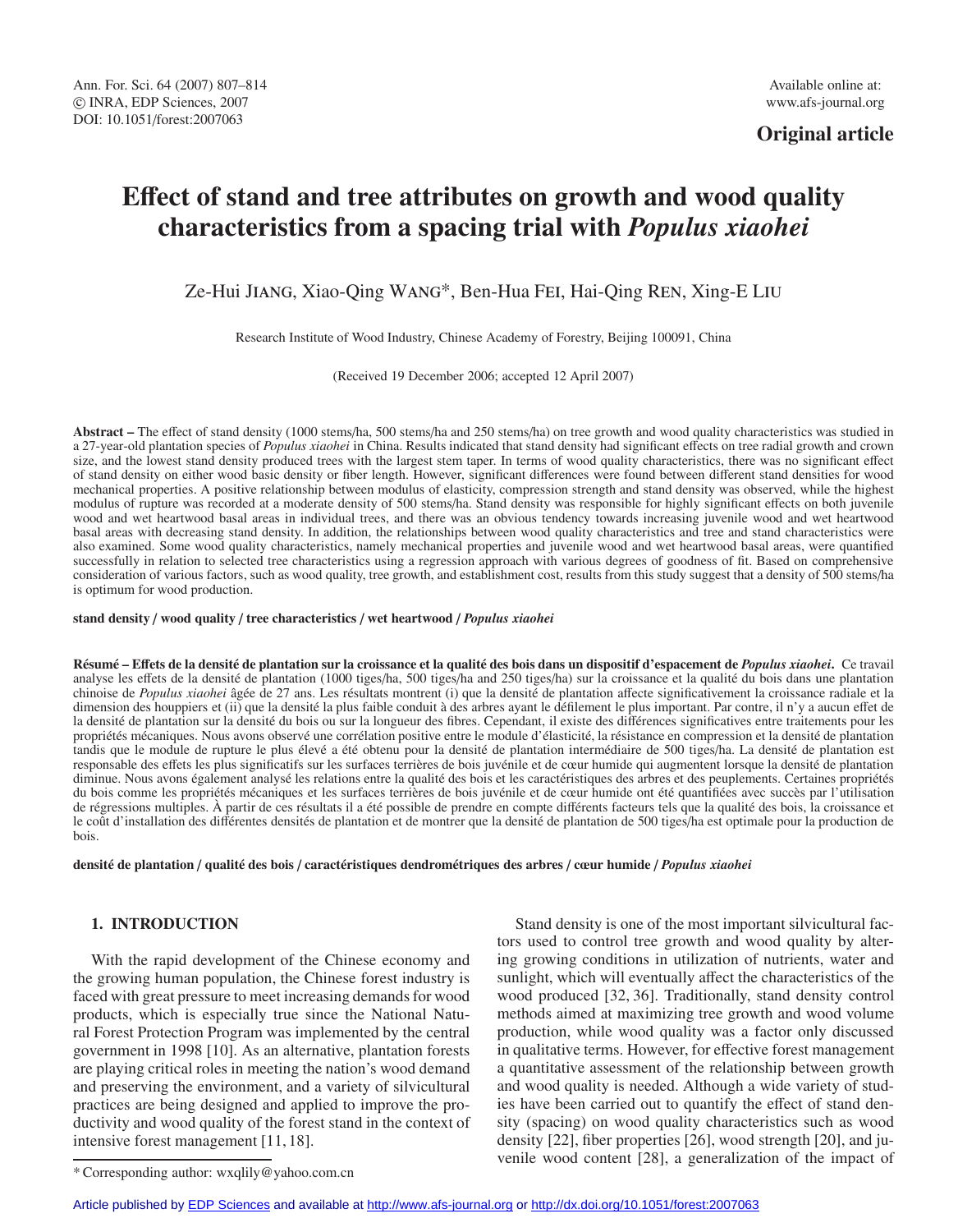| Table I. Mean statistics of tree growth attributes for the 36 sample trees from three stand densities of <i>Populus xiaohei</i> . |  |  |
|-----------------------------------------------------------------------------------------------------------------------------------|--|--|
|                                                                                                                                   |  |  |

|      | SD (stems/ha) Number of sample trees | $DBH$ (cm)                                                                                                 | H(m) | CW(m) | CL(m) | CH(m) | $ST$ (cm/m) | HD(m/cm) |
|------|--------------------------------------|------------------------------------------------------------------------------------------------------------|------|-------|-------|-------|-------------|----------|
| 1000 |                                      | 19.53 (2.79) $C^*$ 18.07 (1.39) A 3.20 (1.33) B 6.80 (1.32) B 11.27 (0.29) A 0.73 (0.11) B 0.93 (0.07) A   |      |       |       |       |             |          |
| 500  |                                      | 22.60 (2.24) B 17.75 (0.48) A 3.63 (0.87) B 6.88 (0.89) B 10.87 (0.41) B 0.78 (0.13) B 0.79 (0.06) B       |      |       |       |       |             |          |
| 250  |                                      | $26.87(1.36)$ A $17.74(0.42)$ A $5.14(1.06)$ A $8.28(0.41)$ A $9.47(0.01)$ C $0.98(0.12)$ A $0.66(0.02)$ C |      |       |       |       |             |          |

SD, stand density; DBH, diameter at breast height; ST, stem taper; H, total tree height; CL, crown length; CW, crown width; HD, ratio of total tree height to DBH; CH, tree height below the live crown; values in parentheses represent standard deviations.

\* The same letter in the same column indicates that the differences between these stand densities are not significant at *P* < 0.05 as determined by SNK test.

stand density on wood quality has not yet be established due to the fact that the response of wood quality to stand density is specific for individual woody species and is also modified by environmental factors [28, 36].

Poplars are widely planted in China for reforestation and commercial wood products, accounting for approximately 20% of the national plantation with an estimated area of 6.67 million ha [16]. In particular, *Populus xiaohei* is one of the most important poplar species prevailing in the provinces of Heilongjiang, Jilin and Shanxi of northern China, and is highly valued for pulpwood and lumber production. However, the occurrence of wet heartwood and high juvenile wood content is frequent in this fast-growing poplar species, which tends to cause problems for wood utilization. Furthermore, as yet no research has been carried out into its basic wood characteristics, and the relationship between silvicultural practice and wood quality has scarcely been quantified [23]. To provide valuable information for forest management, it is necessary to clarify how wood quality characteristics respond to different stand densities in this species.

The specific objectives of this study were two-fold. First, we intended to quantify the effects of stand density on tree growth and wood quality in mature plantations of *Populus xiaohei.* A better understanding of the effects of stand density on growth and wood quality will be helpful in making sound silvicultural strategies to produce high-quality wood while not reducing wood volume growth. Secondly, we aimed to develop models to predict wood quality characteristics based on tree and stand characteristics. Modeling wood quality in relation to tree characteristics will allow the evaluation of wood quality in standing trees directly from inventory data, since tree characteristics (e.g. diameter at breast height, tree height) are routinely recorded in forest inventories.

#### **2. MATERIALS AND METHODS**

#### **2.1. Study site and sample selection**

The study site was situated in a state-owned forest station (latitude 39◦ 18' N, longitude 112◦ 33' E, 1060∼1100 m above sea level) in Shuozhou, Shanxi province. The plantation was established in April, 1977, and was dominated by *Populus xiaohei* T.S. Hwang & Liang, with an area of approximately 21.6 ha on a flat terrain. The average annual air temperature of this area is 7 ◦C, and mean annual precipitation is 400 mm. Soil texture in the surface layer is sandy loam with an organic matter content of 0.4%.

There are a total of nine stand densities present in this plantation. Based on preliminary studies on growing conditions of different stands [22], three stands with densities of 1000 (2 m  $\times$  5 m), 500 (4 m  $\times$  5 m) and 250 (4 m  $\times$  10 m) stems/ha were selected. From each of these stands, 14, 13 and 9 sample trees, respectively, were selected to cover different DBH classes at 2-cm intervals (e.g., 16, 18, 20, .... cm), for a total of 36 trees. For each sample tree, the following tree characteristics were measured in the field: outside bark diameter at breast height (DBH), total tree height (H), crown width (CW), crown length (CL), and tree height below the live crown. The projected on-ground crown radii from four directions (east, west, north, and south) were measured to determine crown width. Based on the above measurements, average stem taper (ST) and height-to-diameter (HD) ratio, which are both important stem quality parameters, were calculated. Stem taper was defined as the change in stem radius divided by the length of the bole between two radial measurements [33]. In this study, ST was calculated based on the middle tree height. The field data for the 36 sample trees are presented in Table I.

## **2.2. Specimen preparation and testing**

In this study, the following important wood characteristics were selected for wood quality assessment in *Populus xiaohei*: basic density, fiber length, modulus of elasticity in static bending (MOE), modulus of rupture in static bending (MOR), compression strength parallel to the grain, juvenile wood basal area (JWA) and wet heartwood basal area (HWA) at breast height.

From each sample tree, a 5-mm diameter increment core was extracted from the bole at breast height for basic density testing. In addition, a 10-cm thick disk was cut at breast height, which was further separated into two sub-disks: one for anatomical property analysis, i.e. fiber length, and the other for measuring JWA and HWA. A 2 mlong log from a stem height of 1.3 to 3.3 m provided material for the determination of mechanical properties (i.e., MOE, MOR, compression strength parallel to the grain). From this, small clear samples were cut in accordance with Chinese National Standards for mechanical property determination [21]. For determination of physical and mechanical properties, the specimens should be air-conditioned at a temperature of 20  $\pm$  3 °C and relative humidity of 65  $\pm$  2% to achieve a constant moisture content before being subjected to testing.

#### *2.2.1. Basic density*

Basic density was calculated based on the oven-dry weight/green volume. The green volume was measured by the conventional water displacement method, and the oven-dry weight was determined using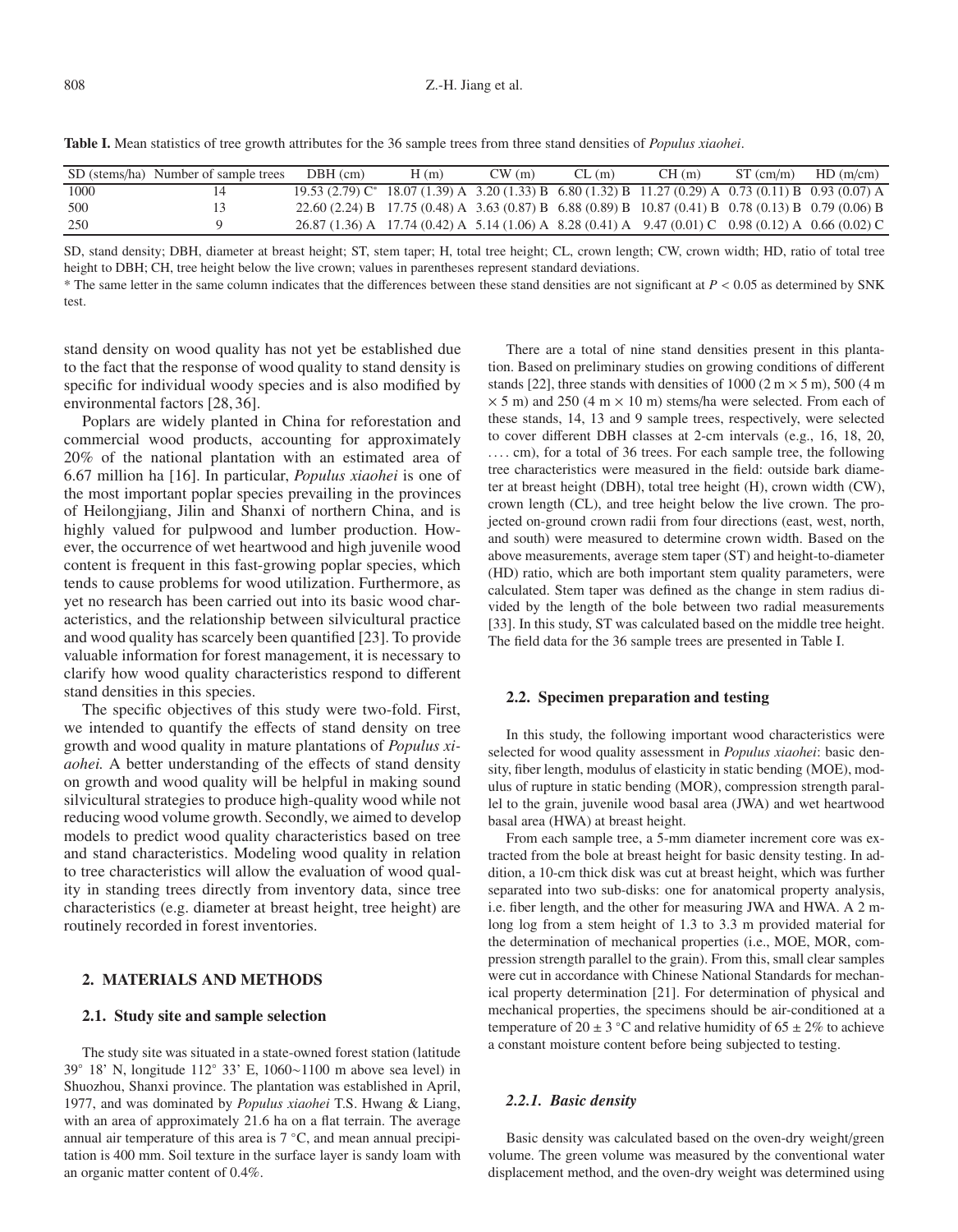**Table II.** Mean statistics of wood quality characteristics for the 36 sample trees from three stand densities of *Populus xiaohei*.

|      | SD (stems/ha) Number of sample trees BD (g/cm <sup>3</sup> ) MOE (MPa) MOR (MPa) CS (MPa) FL (mm) JWA (cm <sup>2</sup> ) HWA (cm <sup>2</sup> ) JWP (%) HWP (%) |                     |         |         |               |        |       |       |        |        |
|------|-----------------------------------------------------------------------------------------------------------------------------------------------------------------|---------------------|---------|---------|---------------|--------|-------|-------|--------|--------|
| 1000 |                                                                                                                                                                 | $0.331 \text{ A}^*$ | 10941 A | 71.9 AB | 40.2 A 1.03 A |        | 178 C | 141 C | 77.4 B | 60.0 B |
| 500  |                                                                                                                                                                 | 0.337 A             | 10538A  | 74.1A   | 39.9 A 1.05 A |        | 244 B | 198 B | 73.9 B | 60.7 B |
| 250  |                                                                                                                                                                 | 0.328 A             | 9738 B  | 70.2 B  | 36.7 B        | 1.07 A | 368 A | 303 A | 82.8 A | 68.1 A |

BD, basic density; MOE, modulus of elasticity in static bending; MOR, modulus of rupture in static bending; CS, compression strength parallel to the grain; FL, fiber length; JWA, basal area of juvenile wood at breast height; HWA, basal area of wet heartwood at breast height; JWP, the proportion of juvenile wood basal area at breast height; HWP, the proportion of wet heartwood basal area at breast height.

\* The same letter in the same column indicates that the differences between these stand densities are not significant at *P* < 0.05 as determined by SNK test.

an electronic balance. Then, the basic density was obtained using the formula below:

$$
\rho = \frac{m}{v} \tag{1}
$$

Where  $\rho$  is basic density (g/cm<sup>3</sup>), *m* is oven-dry weight (g), and *v* is green volume  $\text{cm}^3$ ).

## *2.2.2. Fiber length*

For measurements of fiber length, specimens resembling matchsticks were prudently cut from the central strip of each disk with a sharp knife, and were then macerated with glacial acetic acid: 20% hydrogen peroxide 1:1 at 60 ◦C for 48 h. Macerated specimens were thoroughly washed with clean water. The fiber length was measured using a projection microscope, under a magnification of 100×. Fifty fibers were measured for each growth ring, and the mean value was used as the fiber length for each growth ring. Consequently, the fiber length of each sample tree was represented by the mean of all growth ring values.

## *2.2.3. JWA and HWA*

Prior to measurement, juvenile wood and wet heartwood must be demarcated from the whole disk, respectively. Demarcation between juvenile and mature wood was carried out using the method described by Yang [28]. Wet heartwood was distinguished based on its inherent characteristics such as its deep-colored appearance. After a demarcation line was marked on each disk, an image analysis software, i.e., SigmaScan (Systat Software, 5.0), was employed to measure and calculate the JWA and HWA for all disks from their digital photographs.

#### *2.2.4. Mechanical properties*

Tests to determine MOE, MOR and compression strength were carried out using a universal testing machine (TCM-5000C, Keiaisha NMB Co. Tokyo, Japan). The sample dimension for MOE and MOR was 20 mm (R)  $\times$  20 mm (T)  $\times$  300 mm (L), and was 20 mm (R)  $\times$  20 mm (T)  $\times$  30 mm (L) for compression strength. Values were calculated using the following formulae. Each test was conducted on at least 30 small clear specimens for each sample tree according to national standards [21].

$$
MOR = \frac{3P_{\text{max}}L}{2bh^2}
$$
 (2)

Where MOR is measured in  $MP_a$ ,  $P_{max}$  is the destructive load (N), *L* is the span (mm), *b* is the width of the sample (mm), and *h* is the depth of the sample (mm).

$$
MOE = \frac{23PL^3}{108bh^3f}
$$
 (3)

Where MOE is measured in  $MP_a$ , *P* is the load (N), *L* is the span (mm), *f* is the deflection (mm), *b* is the width of the sample (mm), and *h* is the depth of the sample (mm).

$$
CS = \frac{P_{\text{max}}}{bt} \tag{4}
$$

Where CS is compression strength parallel to the grain measured in  $MP_a$ ,  $P_{\text{max}}$  is the destructive load (N), *b* is the width of the sample (mm), and *t* is the thickness of the sample (mm).

The summary statistics of the wood quality parameters of all sample trees are presented in Table II.

#### **2.3. Statistical analysis**

Statistical analysis was conducted using SAS programs (SAS Institute, Inc. 8.0). One-way analysis of variance (ANOVA) was performed to evaluate the impact of stand density on wood quality characteristics. A multiple comparison process with Student-Newman-Keuls (SNK) was also carried out to show the differences between the stand densities. Correlation coefficients between tree/stand characteristics and wood quality parameters were also calculated to explore their relationships.

Furthermore, multiple regression equations were established to predict wood quality using tree and stand characteristics as predictor variables. To develop regression models, it is important to select proper variables, model forms, and to use good parameter estimation procedures and model evaluation techniques [34]. To achieve better results, transformations of the dependent and independent variables were also attempted. A stepwise procedure was used to determine the best predictor variables for the regression models. In this study, the significance level to enter and stay was set to the default value of 0.15. The variance inflation factor (VIF) was applied to detect multicollinearity of the predictor variables. The established models were evaluated based on the coefficient of determination  $(R^2)$ , the root mean square error (RMSE), and significance. In addition, the predicted residual sums of squares (PRESS) was also included as it can be used to examine the predictive abilities of candidate regression models, which is ideal for cases where sample sizes are small.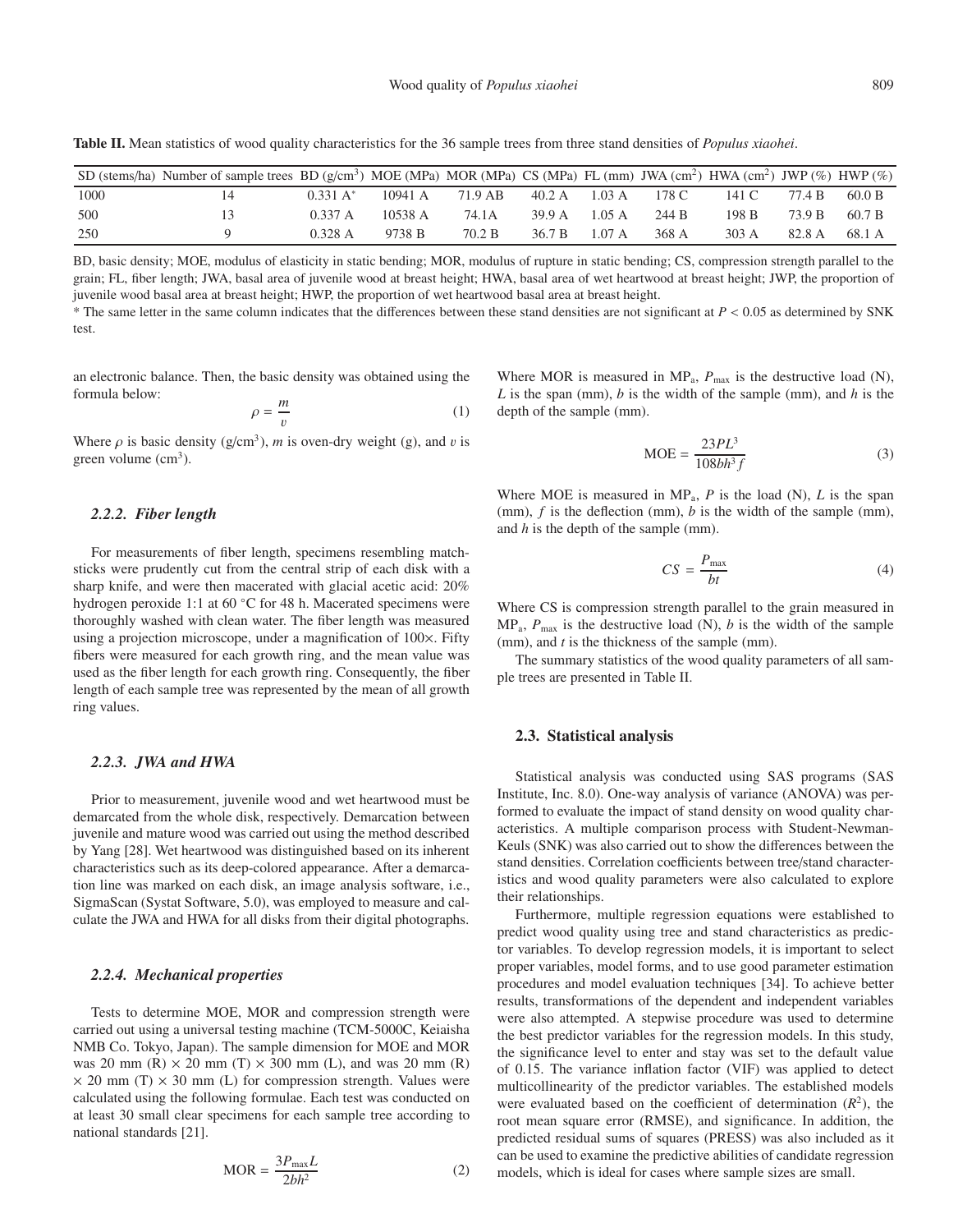#### **3. RESULTS**

# **3.1. E**ff**ects of stand density on growth and wood quality characteristics**

The tree growth characteristics from different stand densities are listed in Table I. There was a significant effect of stand density on DBH, while differences in tree height were not found. A significant effect of stand density on crown size (CW and CL) was also observed, and the lowest stand density produced the largest crowns. There were also significant stand density effects for both stem quality parameters (ST and HD).

The basic density value ranged from 0.331 g/cm<sup>3</sup> to 0.337 g/cm<sup>3</sup>, depending on the stand density (Tab. II). The ANOVA results clearly indicated that there was no significant difference in basic density between these stand densities. Similarly, although a tendency of decreasing fiber length with increasing stand density was noticed, the ANOVA results showed there was no significant effect of stand density on fiber length.

By contrast, there were significant effects of stand density on MOE, MOR and compression strength. Specifically, an SNK test (Tab. II) indicated that there was a significant difference in MOE between 250 stems/ha and the two higher densities, while a difference was not found between the two higher densities. In terms of MOR, a significant difference was found only between the two lower densities. Similarly to MOE, the difference in compression strength was found only between 250 stems/ha and the two higher densities. Tendencies of positive relationships between stand density and both MOE and compression strength were observed, whereas the highest MOR was recorded at the moderate density of 500 stems/ha.

There were significant differences in HWAs between stand densities (Tab. II). An obviously negative relationship between the HWA and stand density was found. Correspondingly, the wet heartwood proportion (HWP) increased remarkably from 60.0% at the highest stand density to 68.1% at the lowest. Both ANOVA results and SNK testing showed that the difference was highly significant, and was found only between the two higher densities and the lowest density.

As seen with the HWA, an obvious tendency of increasing JWA with decreasing stand density was observed, and there was significant difference in JWA between these stand densities. Concerning the juvenile wood proportion (JWP), the significant difference was found only between the lowest density and the two higher densities (Tab. II).

# **3.2. Relationships between tree characteristics and wood quality parameters**

The correlation coefficients between tree characteristics and wood quality parameters in *Populus xiaohei* were calculated (Tab. III). Generally, the tree characteristics showed various degrees of correlation with wood quality parameters. Basic density was independent of any tree characteristic, and fiber length was positively related to most tree characteristics, especially to DBH and CW. By contrast, there were significant negative relationships between mechanical properties and most tree characteristics. Both JWA and HWA were found to be highly correlated with tree characteristics (with the exception of H), especially with DBH and HD. However, relatively weak correlations between the proportions of juvenile wood and wet heartwood and tree characteristics were observed.

| Variables  | <b>DBH</b> | Н        | CW       | CL       | <b>ST</b> | HD       |
|------------|------------|----------|----------|----------|-----------|----------|
| <b>BD</b>  | $-0.015*$  | $-0.077$ | $-0.099$ | $-0.079$ | $-0.102$  | $-0.053$ |
| <b>MOE</b> | $-0.624$   | $-0.256$ | $-0.510$ | $-0.557$ | $-0.387$  | 0.601    |
| <b>MOR</b> | $-0.396$   | $-0.344$ | $-0.330$ | $-0.530$ | $-0.484$  | 0.302    |
| <b>CS</b>  | $-0.729$   | $-0.217$ | $-0.590$ | $-0.655$ | $-0.628$  | 0.700    |
| FL.        | 0.440      | 0.237    | 0.446    | 0.404    | 0.201     | $-0.422$ |
| JWA        | 0.939      | 0.261    | 0.778    | 0.787    | 0.695     | $-0.923$ |
| <b>JWP</b> | 0.175      | $-0.242$ | 0.260    | 0.104    | 0.363     | $-0.167$ |
| <b>HWA</b> | 0.904      | 0.269    | 0.757    | 0.756    | 0.579     | $-0.892$ |
| <b>HWP</b> | 0.305      | 0.081    | 0.329    | 0.245    | $-0.083$  | $-0.305$ |

 $* df = 35, t_{0.05} = 0.324, t_{0.01} = 0.418, t_{0.001} = 0.519.$ 

BD, basic density; MOE, modulus of elasticity in static bending; MOR, modulus of rupture in static bending; CS, compression strength parallel to the grain; FL, fiber length; JWA, basal area of juvenile wood at breast height; HWA, basal area of wet heartwood at breast height; JWP, the proportion of juvenile wood basal area at breast height; HWP, the proportion of wet heartwood basal area at breast height; DBH, diameter at breast height; ST, stem taper; H, total tree height; CL, crown length; CW, crown width; HD, ratio of total tree height to DBH.

# **3.3. Modeling wood quality parameters in relation to tree characteristics**

The best models determined by the stepwise procedure are listed in Table IV. Modulus of elasticity was best predicted by the reciprocal of HD and DBH, with a  $R^2$  value of 0.48 (model 1). An examination of the cumulative  $R_p^2$  showed that the reciprocal of HD was the best explanatory variable (42% of total variation), followed by DBH. Regarding the MOR equation, MOE was introduced in addition to the reciprocal of ST and SD, and the total amount of variation explained was somewhat higher than that of the MOE model ( $R^2 = 0.53$ ). The reciprocal of ST was the best predictor variable (29% of total variation), followed by MOE and SD. By contrast, model 3 could explain approximately 66% of the total variation in compression strength using MOE and ST as predictor variables. Particularly, MOE alone could explain much of the variation (49%), followed by ST, as indicated by examination of the cumulative  $R_p^2$ .

Juvenile wood basal area was best predicted by DBH and SD (model 4), and most of the variation in JWA was explained by the tree characteristics included in this power function model  $(R^2 = 0.93)$ . Particularly, DBH alone explained most of the variation (92%), and therefore SD accounted for little variation in JWA. For the power function model of HWA, the total amount of variation explained was comparable with that of the JWA model ( $R^2 = 0.89$ ), and DBH, likewise, explained most of the variation in HWA (85%).

Unfortunately, a model for basic density could not be established, and none of the tree characteristics was selected by the stepwise procedure. Although some tree characteristics were selected for the models of fiber length, JWP and HWP, only a small amount of variation in these wood quality characteristics was explained by these models. This indicates that these models are inadequate in describing the relationships of fiber length, JWP and HWP with tree characteristics.

**Table III.** Correlation coefficients between tree characteristics and wood quality parameters for the 36 sample trees of *Populus xiaohei*.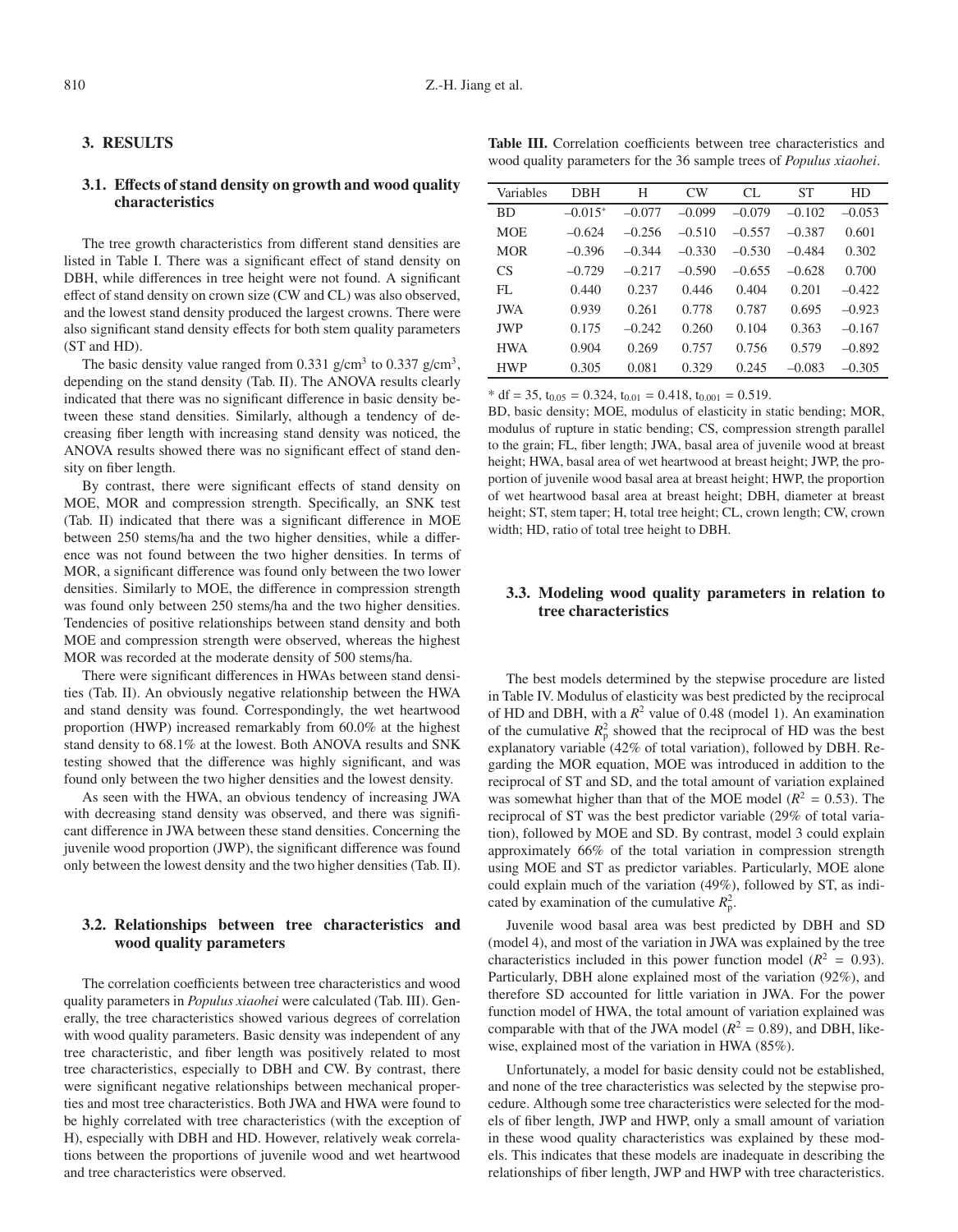| Model Dependent variables Independent variables- |               |            | Parameter estimation        |                  |                      | Coefficient of determination<br><b>RMSE PRESS</b><br>$\boldsymbol{P}$ |               |           |              |                            |
|--------------------------------------------------|---------------|------------|-----------------------------|------------------|----------------------|-----------------------------------------------------------------------|---------------|-----------|--------------|----------------------------|
|                                                  |               |            | Regression coefficient (SE) | $\boldsymbol{P}$ | <b>VIF</b>           | $R^2$                                                                 | $R_{\rm p}^2$ |           |              |                            |
|                                                  |               | Intercept  | 13.046 (0.570)              | < 0.0001         | $\overline{0}$       |                                                                       |               |           |              |                            |
| 1                                                | <b>MOE</b>    | 1/HD       | $-5.404(1.877)$             |                  | 0.0076 18.027 0.4832 |                                                                       | 0.4232        | 0.467     |              | $7.502 \le 0.0001$         |
|                                                  |               | <b>DBH</b> | 0.181(0.100)                | 0.0823 18.027    |                      |                                                                       | 0.4832        |           |              |                            |
|                                                  |               | Intercept  | 44.570 (6.277)              | < 0.0001         | $\theta$             |                                                                       |               |           |              | $2.343$ $225.259 < 0.0001$ |
| $\mathfrak{2}$                                   | <b>MOR</b>    | 1/ST       | 7.420 (1.678)               | 0.0001           | 1.262                | 0.5257                                                                | 0.2870        |           |              |                            |
|                                                  |               | <b>SD</b>  | $-0.005(0.002)$             | 0.0018           | 1.490                |                                                                       | 0.3686        |           |              |                            |
|                                                  |               | <b>MOE</b> | 2.049(0.640)                | 0.0031           | 1.343                |                                                                       | 0.5257        |           |              |                            |
|                                                  |               | Intercept  | 29.338 (3.392)              | < 0.0001         | $\theta$             |                                                                       |               |           |              |                            |
| 3                                                | CS            | <b>MOE</b> | 1.330(0.274)                | $< 0.0001$ 1.160 |                      | 0.6575                                                                | 0.4941        |           |              | $1.080$ 44.937 < 0.0001    |
|                                                  |               | <b>ST</b>  | $-5.052(1.293)$             | 0.0005           | 1.160                |                                                                       | 0.6575        |           |              |                            |
|                                                  |               | Intercept  | 2.322(2.011)                | 0.2367           | $\theta$             | 0.9333                                                                |               |           |              | $25.248$ 24857 < 0.0001    |
| $\overline{4}$                                   | <b>JWA</b>    | <b>DBH</b> | 1.741(0.147)                | $< 0.0001$ 2.349 |                      |                                                                       | 0.9184        |           |              |                            |
|                                                  |               | <b>SD</b>  | $-0.124(0.046)$             | 0.0105           | 2.349                |                                                                       | 0.9333        |           |              |                            |
|                                                  |               | Intercept  | 0.674(2.805)                | 0.7048           | $\overline{0}$       |                                                                       |               |           |              | $29.949$ 35591 < 0.0001    |
| 5                                                | <b>HWA</b>    | <b>DBH</b> | 2.139(0.225)                | $< 0.0001$ 2.596 |                      | 0.8945                                                                | 0.8509        |           |              |                            |
|                                                  |               | <b>ST</b>  | $-0.477(0.156)$             | 0.0045           | 1.628                |                                                                       | 0.8724        |           |              |                            |
|                                                  |               | <b>SD</b>  | $-0.176(0.068)$             | 0.0144           | 2.468                |                                                                       | 0.8945        |           |              |                            |
| 6                                                | Basic density | NA         | NA                          | NA               | <b>NA</b>            | <b>NA</b>                                                             | NA            | <b>NA</b> | NA           | <b>NA</b>                  |
| 7                                                | Fiber length  | Intercept  | 978.557 (23.821)            | < 0.0001         | $\boldsymbol{0}$     | 0.1989                                                                |               |           | 46.441 81959 | 0.0064                     |
|                                                  |               | <b>CW</b>  | 17.039 (5.865)              | 0.0064           | 1.000                |                                                                       | 0.1989        |           |              |                            |
|                                                  |               | Intercept  | 121.780 (18.079)            | < 0.0001         | $\theta$             |                                                                       |               |           |              |                            |
| 8                                                | <b>JWP</b>    | CW         | 2.084(0.748)                | 0.0087           | 1.285                | 0.2380                                                                | 0.0674        | 5.222     | 1045         | 0.0113                     |
|                                                  |               | H          | $-2.925(1.076)$             | 0.0104           | 1.285                |                                                                       | 0.2380        |           |              |                            |
|                                                  |               | Intercept  | 83.027 (9.969)              | < 0.0001         | $\theta$             | 0.3203                                                                |               |           |              |                            |
| 9                                                | <b>HWP</b>    | CW         | 2.829(1.168)                | 0.0213           | 1.618                |                                                                       | 0.1083        | 7.272     | 2071         | 0.0058                     |
|                                                  |               | <b>ST</b>  | $-30.780(10.516)$           | 0.0063           | 1.728                |                                                                       | 0.2188        |           |              |                            |
|                                                  |               | <b>SD</b>  | $-0.0107(0.0049)$           | 0.0363           | 1.560                |                                                                       | 0.3203        |           |              |                            |

Table IV. The selected models determined by the stepwise procedure to describe wood quality characteristics in relation to tree characteristics in *Populus xiaohei*.

MOE, modulus of elasticity in static bending; MOR, modulus of rupture in static bending; CS, compression strength parallel to the grain; JWA, basal area of juvenile wood at breast height; HWA, basal area of wet heartwood at breast height; SD, stand density; DBH, diameter at breast height; ST, stem taper; H, total tree height; CW, crown width; HD, ratio of total tree height to DBH; JWP, the proportion of juvenile wood basal area at breast height; HWP, the proportion of wet heartwood basal area at breast height.

Model 4 and model 5 take the following forms, respectively: JWA =  $a_0DBH^{a_1}SD^{a_2}$ ; HWA =  $a_0DBH^{a_1}ST^{a_2}SD^{a_3}$ ; where,  $a_0 \sim a_3$  are the corresponding regression coefficients.  $R_p^2$  is the cumulative coefficient of determination for the variable and any variables prior to it in the model. NA means not available.

## **4. DISCUSSION**

## **4.1. E**ff**ects of stand density on growth and wood quality characteristics**

It has been recognized that stand density has a significant impact on tree growth, stand productivity and the quality of the wood produced [36]. The present study clearly demonstrated that stand density showed various degrees of impact on tree growth and wood quality characteristics in *Populus xiaohei*. Specifically, trees grew faster at the lower stand density in terms of the radial growth (DBH). This may be attributed to the wider tree spacing, which tends to favor the capture of sunlight, moisture and nutrients for tree growth and therefore accelerates growth rate [19]. This is also reflected in the larger crown size measured for the lower-density stand (Tab. I). In addition, a larger ST and a lower HD ratio were recorded at the lower stand density, indicating that the stem quality derived from this stand is comparatively inferior to those from higher stand densities in terms of the degree of stem taper.

There was no significant effect of stand density on wood basic density, which is an important wood quality attribute. This result was in accordance with previous findings for another fast-growing poplar clone in China [2]. However, Liu [17] reported that wood density decreased with increasing stand densities in Poplar 72 (*Populus euramericana* cv. I-72/58) and Poplar 69 (*P. deltoids* cv. I-69/55) growing on the beaches of the Changjiang River. This discrepancy may be attributed to differences in species and geographical location. According to the generalization made by Zobel and van Buijtenen [36], the initial stocking normally used in practice has little effect on wood density. Although exceptions to this generalization exist, our result was consistent with the generalization by Zobel and van Buijtenen. In addition, in comparison with other poplar clones in China, such as *Populus deltoids*, Nanlin-95 and Nanlin-447, this species has a relatively lower basic density [5, 9]. This will be a disadvantage in utilization of the wood resources of this species since wood density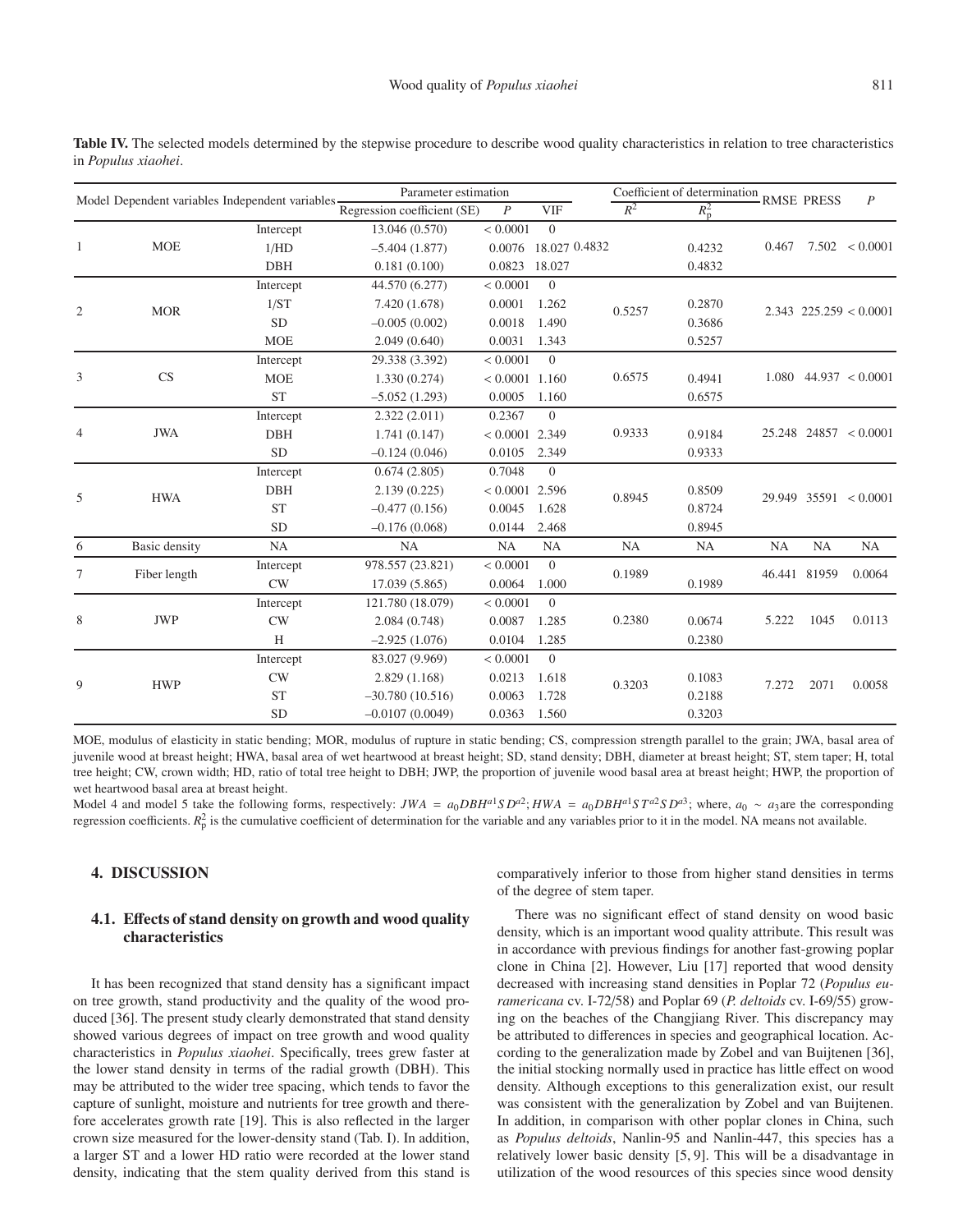is of key importance in forest product manufacture owing to its significance in determining both yield and quality of fibrous and solid wood products [36].

Fiber length is of importance for pulp and paper quality, and increased length is linked to better burst, tearing and tensile strength in paper [19]. This study indicated that fiber length was hardly influenced by stand density in *Populus xiaohei*. Similar results were obtained for other poplar clones such as Poplar 72 (*Populus euramericana* cv. I-72/58) and Poplar 69 (*P. deltoids* cv. I-69/55) [17], where fiber length was independent of tree spacing. As concluded by Zobel and van Buijtenen [36], a normal spacing variation has little effect on fiber length. However, the impact of stand density on fiber length is a confusing issue [30], and some contradictory results have been reported in other species. For example, it has been frequently observed for some coniferous species that wider spacings tend to produce shorter fibers [11, 26, 30]. These inconsistencies may be associated with differences in the genus studied, site conditions, climate and other environmental factors. The present study suggests that wider spacings may feasibly increase the rate of wood production while not affecting fiber length for pulpwood production in this species.

There were statistically significant differences in the mechanical characteristics of the wood between various stand densities. Tendencies towards positive relationships between stand density and both MOE and compression strength were observed, while the highest MOR was recorded at the moderate density of 500 stems/ha. Similar results were also reported for other species in terms of the effect of stand density on wood strength [4, 14, 15]. For example, a closerspaced stand yielded trees with a higher MOE in 11-year old Monterey pine (*Pinus radiata* D. Don) [14]. As suggested by Lasserre et al. [14], this may be related to reduced tree sway in denser stands because higher stand density tends to lower stem deflection by reducing wind speed within the canopy, which in turn results in an increase in wood stiffness [8]. In contrast, Zhang et al. [32] ascribed this finding to the fact that wide-spaced stands produce wood with larger knot sizes and hence inferior strength properties when compared with dense stands. These explanations may, to a certain degree, account for the variation in wood strength caused by various stand densities, since wood strength properties were found to be closely related to such wood characteristics as microfibril angle, latewood content, wood density and lignin content [7, 14]. Therefore, further study should be carried out to explore the real cause of stand densityinduced variation in wood strength in *Populus xiaohei*.

Wet heartwood, characterized by anomalous moisture content in the heartwood part of the stem, tends to cause problems during wood drying by increasing drying time and producing defects [12, 13]. In comparison with other poplar species in China such as *Populus tomentosa* [31] and *Populus deltoides* [35], *Populus xiaohei* contains a much higher proportion of wet heartwood, which may be explained by genetic differences. As suggested by Zhang et al. [31], the proportion of wet heartwood is greatly under genetic control. So far, there is no general agreement as to the cause and process of wet heartwood formation, and no reports in the literature regarding the impact of stand density on wet heartwood formation, [12,38]. This study indicated that there was a highly significant effect of stand density on HWA, and the lowest density resulted in noticeably higher HWP compared with the two higher densities. Our results suggest that the high HWP at low stand density may be partly attributable to high growth rate as indicated by DBH (Tab. I). In a similar study, Yang et al. [29] found that a wide spacing produced high percentage of heartwood in *Picea mariana* and *Picea glauca*.

As seen for wet heartwood, lower stand density resulted in larger JWA (Tab. II). A similar observation was also reported by Yang [28] in *Picea glauca*, where wide plantation spacing yielded more juvenile wood. According to the generalization made by Zobel and van Buijtenen [36], wider spaced plantations have trees with larger juvenile cores. This might be attributed to the fast growth rate resulting from wide spacing [28, 37]. Correspondingly, the highest JWP was observed at the lowest stand density (Tab. II). A higher JWP at wider spacing was also reported by Yang [28] in *Picea glauca*. However, an opposite observation of decreasing JWP with increasing spacing was reported in *Pinus elliottii* [25]. These contradictory results suggest that the response of juvenile wood formation to stand density is species-specific. Compared with mature wood, juvenile wood characterized by shorter fiber, larger microfibril angle, lower wood density and strength etc., is inferior in wood quality, especially if it is from plantation trees [36].

# **4.2. Relationships between tree characteristics and wood quality parameters**

The correlation analysis clearly demonstrated that there exist various degrees of correlation between tree characteristics and wood quality attributes in this species (Tab. III). Previous studies also indicated that there were relationships existing between wood quality parameters (e.g., MOE, MOR, sapwood basal area) and tree characteristics (e.g., crown width, DBH, tree height) [1,15,27]. Specifically, wood basic density was poorly related to any tree characteristics, which might be explained by the low variation in basic density between trees from various stand densities. It is interesting to note that fiber length was positively related to DBH. Usually, faster growing trees have shorter fibers [36]. However, mechanical properties were negatively correlated with most tree characteristics, indicating that fast growth rate resulted in lower mechanical properties. This is consistent with results obtained by Lei et al. [15] in black spruce (*Picea mariana*). As illustrated by Lasserre et al. [14], the reduced stiffness in larger trees could be attributed to the lower incidence of latewood in these trees since latewood fibers exhibit a higher stiffness than do those from earlywood. In this study, very poor correlation between the tree height and any wood quality characteristics was observed. Again, this might be due to the low variation in tree height among different stand densities (Tab. I).

Both JWA and HWA were highly correlated with most tree characteristics, especially with DBH (Tab. III). Since there is intrinsic relationships between tree and wood quality variables, some wood quality parameters may be predicted based on selected tree characteristics in this species.

# **4.3. Modeling wood quality parameters in relation to tree characteristics**

The regression analysis showed that the selected tree characteristics, i.e. reciprocal of HD and DBH, could explain only 48% of total variation in MOE, and the reciprocal of HD contributed more to the prediction of MOE (Tab. IV). In a similar study, Lei et al. [15] found that ST was the best explanatory variable (53% of  $R^2 = 0.56$ ) for the prediction of MOE in black spruce (*Picea mariana*), followed by other tree attributes. It should be emphasized that both HD and ST are important stem quality parameters. It should also be noted that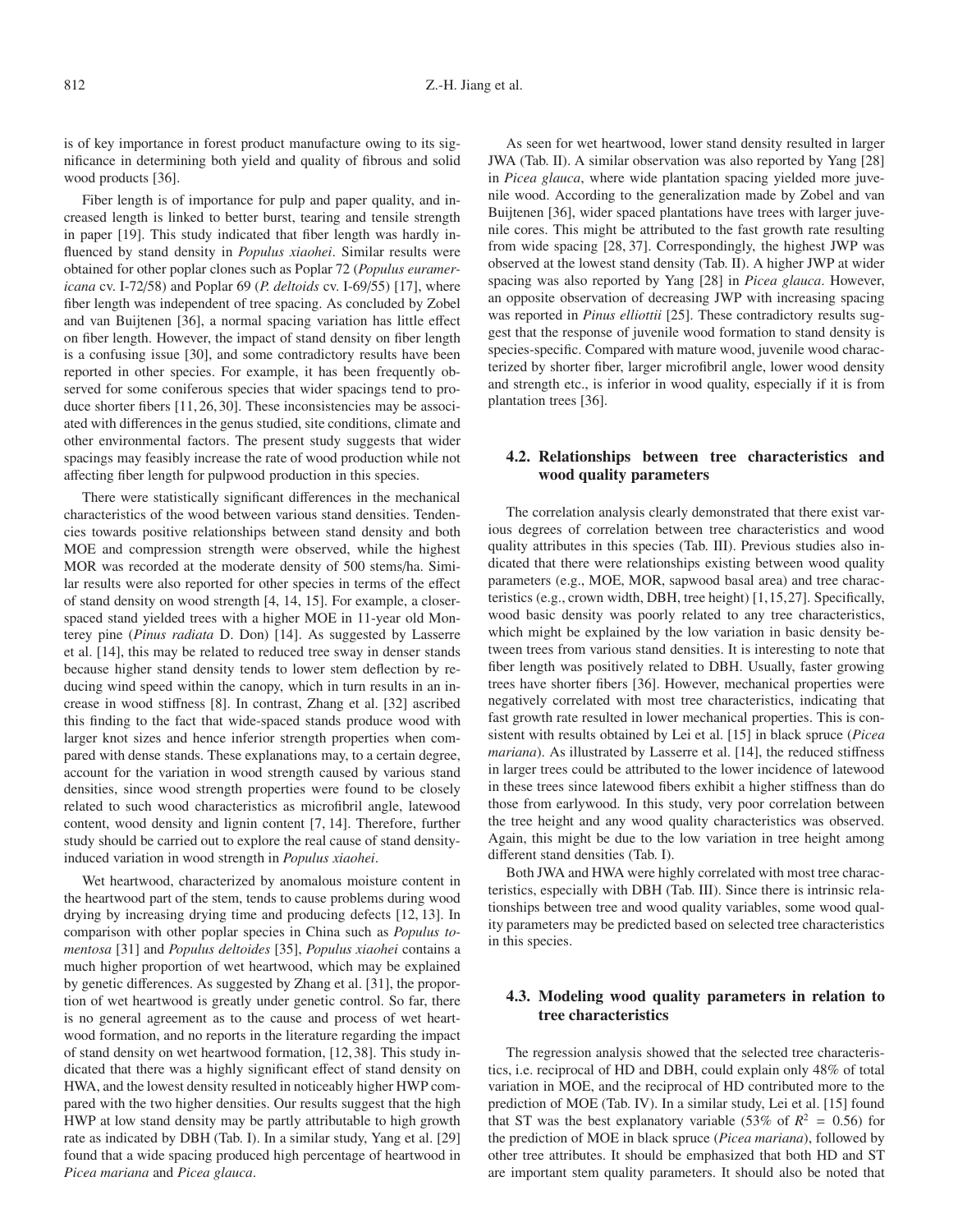

**Figure 1.** Observed juvenile wood basal area (JWA) versus predicted JWA in model 4 (*JWA* = 2.322*DBH*<sup>1</sup>.<sup>741</sup>*S D*−0.124, *n* = 36).

there was a high correlation between the explanatory variables, as indicated by the VIF value. For the predictions of MOR and compression strength, MOE was selected by the stepwise procedure in both models (models 2 and 3). In particular, MOE was the best explanatory variable for compression strength, accounting for 49% of the total variation. Previously, a significant and close relationship of MOE-MOR was discovered for many wood species [6, 15, 24], and MOR can be best estimated from MOE and tree characteristics [3]. However, in this study MOE only explained 16% of the variation in MOR, which may partly be ascribed to the low sampling. In general, these models did not perform very well in describing the relationship of wood mechanical properties with tree characteristics, indicating that more effective explanatory variables should be incorporated into these models. As indicated by Castéra et al. [3], the effect of knots on wood strength is great, which may partly explain the relatively low  $R^2$  value of MOR. In any case, these models provide an alternative method for prediction of wood strength from MOE and some tree characteristics, since MOE can be obtained by various nondestructive testing methods.

By contrast, JWA and HWA could be predicted very well based on selected tree characteristics, with  $R^2$  values of 0.93 and 0.89, respectively. The differences between the observed and fitted JWA and HWA are illustrated in Figures 1 and 2, respectively. For both models (models 4 and 5), DBH emerged as the best explanatory variable and could account for the majority of variation in both JWA and HWA, which was consistent with the results of correlation analysis (Tab. III). However, the models for basic density, fiber length, JWP and HWP performed poorly (Tab. IV). The failure in modeling basic density and fiber length in relation to tree characteristics may be due partly to the low variation in their values from different stand densities (Tab. II).

The stepwise analysis strongly indicated that tree characteristics such as DBH, HD and ST are important in determining wood quality. Consequently, some wood quality characteristics may be improved by altering tree growth traits (e.g. DBH). Although wood quality can be manipulated by genetic practices, environmental factors can also play an important role in determining wood quality [28]. Therefore, stand density can be manipulated in forest management to affect crown development and tree growth by changing growing conditions of trees, and eventually affect the wood quality produced.



**Figure 2.** Observed wet heartwood basal area (HWA) versus predicted HWA in model 5 ( $HWA = 0.674DBH^{2.139}ST^{-0.477}SD^{-0.176}$ ,  $n = 36$ .

## **5. CONCLUSIONS**

*Populus xiaohei* is one of the most important poplar species in Northern China. So far, there are no studies quantifying the effects of stand density on wood quality in this species. This study clearly indicated that there were significant effects of stand density on the radial growth of trees and crown size, and that lower stand density produced trees with larger stem taper.

There were no significant effects of stand density on either wood basic density or fiber length, while significant differences were found for wood mechanical properties between different stand densities. In addition, there were highly significant stand density effects on both JWA and HWA of individual trees, and the lower stand density was found to result in higher juvenile wood and wet heartwood content. Wood quality characteristics are best defined by the intended final products. Thus, stand density strategies should be aimed at the specific final products desired. For *Populus xiaohei*, a low-density strategy is feasible to maximize wood production while not decreasing fiber length or wood density for a pulpwood-oriented management purpose. However, if lumber production is targeted, a high density may be desirable to yield high-strength wood and reduce the production of juvenile wood and wet heartwood, despite being at the expense of increased establishment costs and reduced diameter growth of individual trees. Based on comprehensive consideration of various factors, such as wood quality, tree growth, and establishment cost, results from this study suggest that a density of 500 stems/ha is optimum for wood production.

The success in modeling some wood quality parameters (especially for JWA and HWA) in relation to tree characteristics indicates that information on wood quality in standing trees can be obtained before harvesting. However, it should be noted that these wood quality models have been established based on only 36 sample trees. Therefore, more sample trees should be harvested to validate and improve these models before they are applied in practice. Furthermore, as the occurrence of wet heartwood is severe in this species, information on its distribution inside the tree trunk and modeling its volume from easy-to-measure tree characteristics would provide a useful means for better understanding and controlling this phenomenon. In any case, it is clear that these models can potentially be applied to predict some